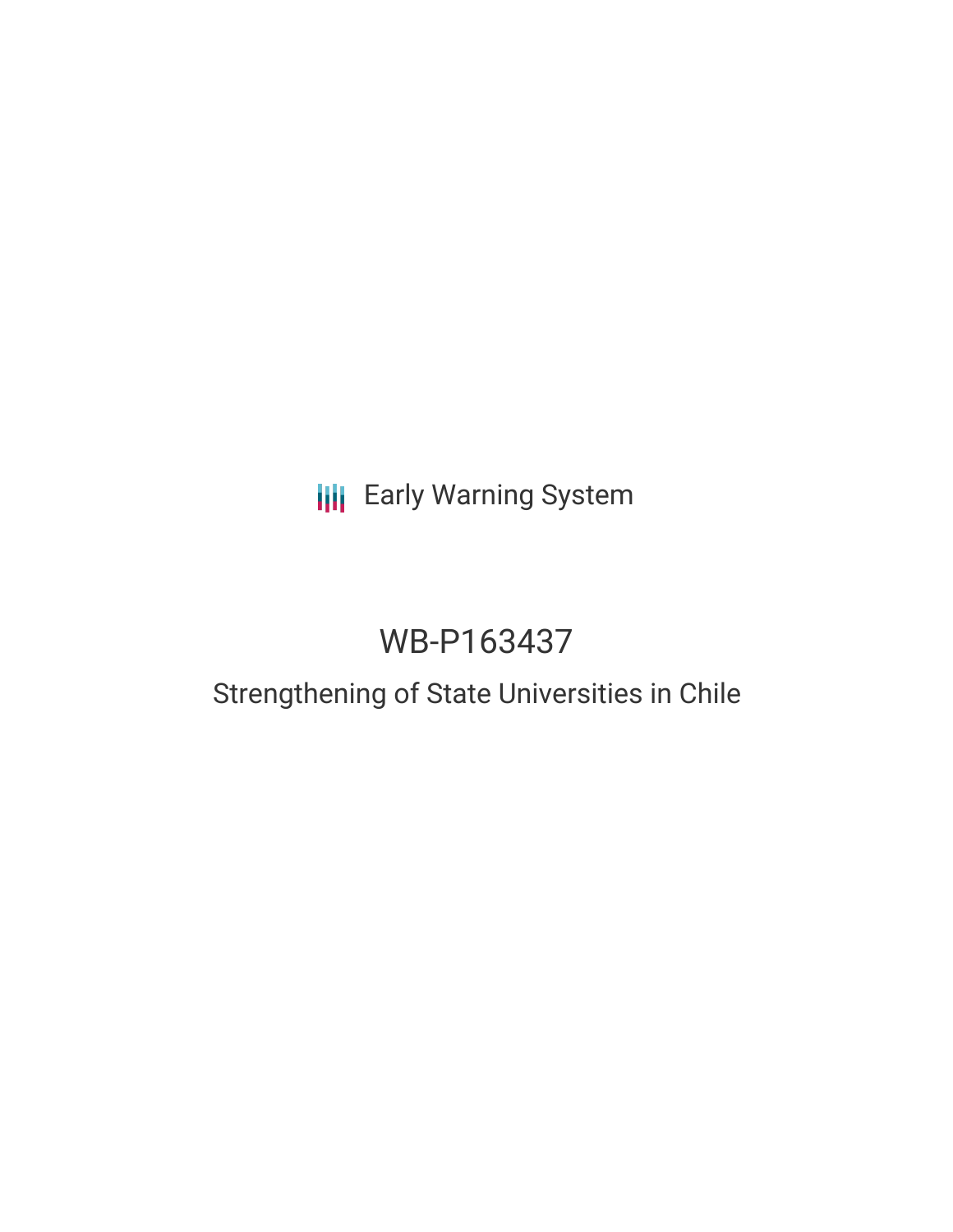

### **Quick Facts**

| <b>Countries</b>               | Chile                       |
|--------------------------------|-----------------------------|
| <b>Financial Institutions</b>  | World Bank (WB)             |
| <b>Status</b>                  | Active                      |
| <b>Bank Risk Rating</b>        | C                           |
| <b>Voting Date</b>             | 2017-10-20                  |
| <b>Borrower</b>                | Government of Chile         |
| <b>Sectors</b>                 | <b>Education and Health</b> |
| <b>Investment Type(s)</b>      | Loan                        |
| <b>Investment Amount (USD)</b> | $$50.13$ million            |
| <b>Loan Amount (USD)</b>       | $$50.13$ million            |
| <b>Project Cost (USD)</b>      | \$375.13 million            |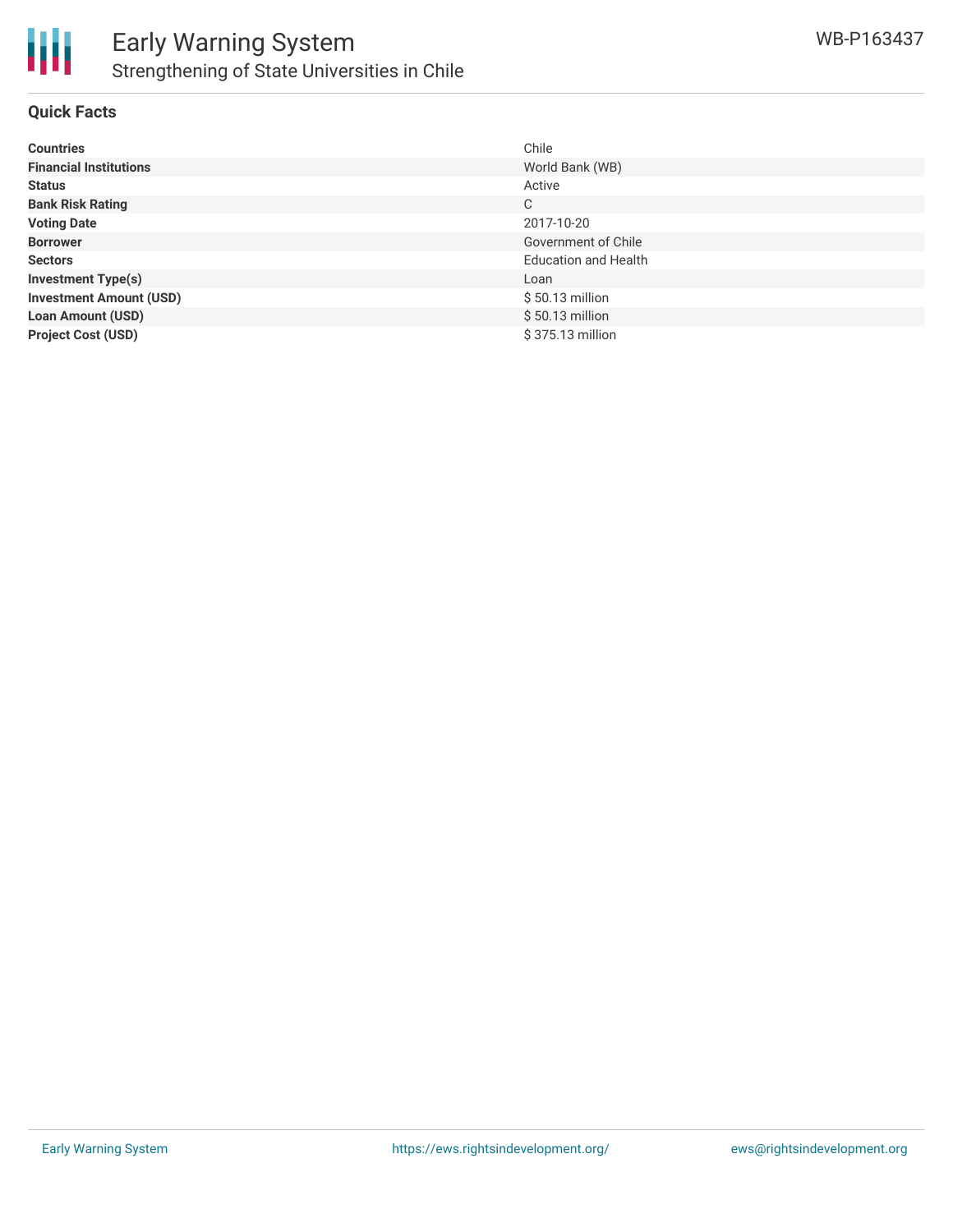

### **Project Description**

The objectives of the Strengthening of State Universities Project for Chile are to improve quality and equity within State Universities and to strengthen their institutional capacity to address regional and national development challenges.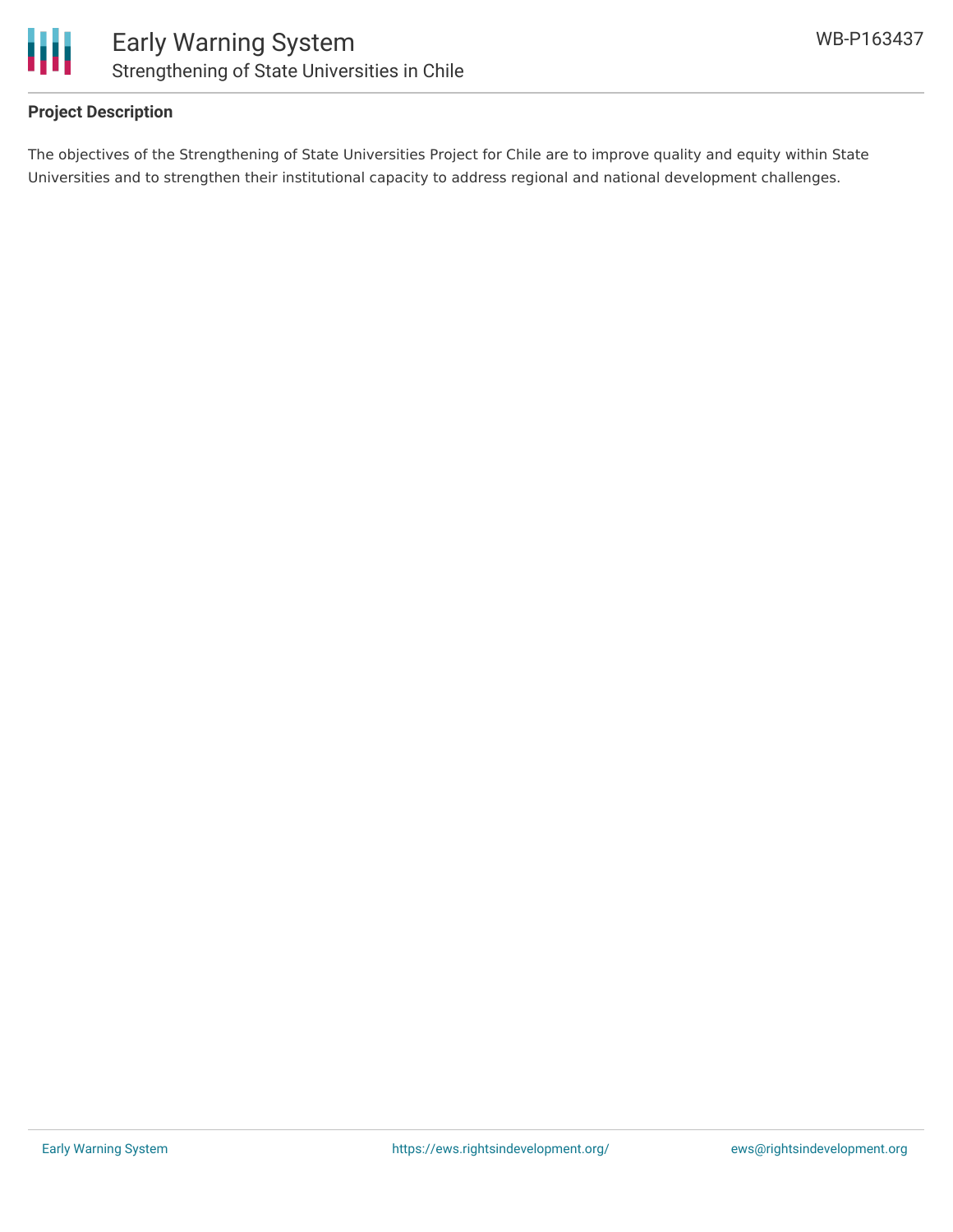

### Early Warning System Strengthening of State Universities in Chile

### **Investment Description**

World Bank (WB)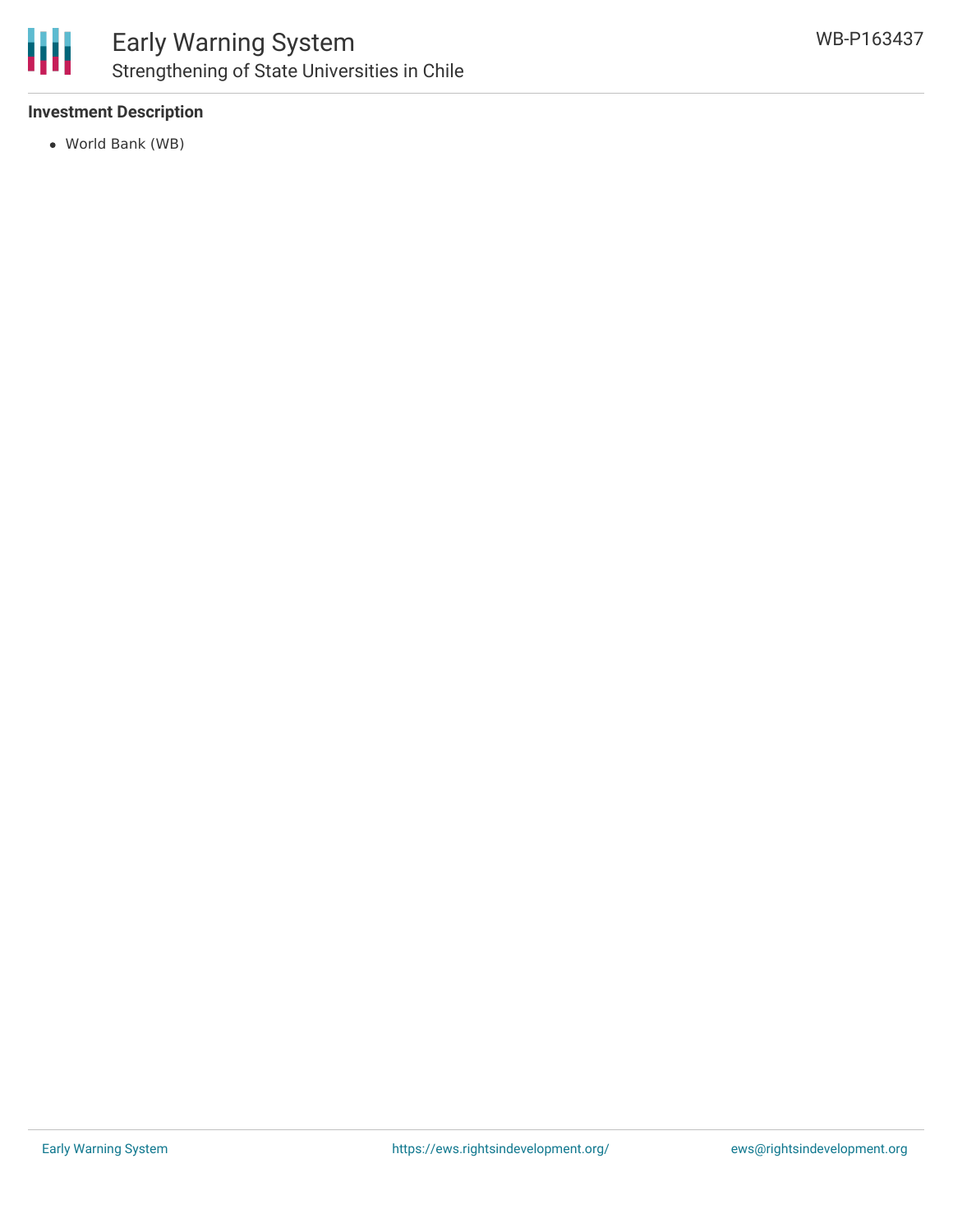

#### **Contact Information**

ACCOUNTABILITY MECHANISM OF WORLD BANK

The World Bank Inspection Panel is the independent complaint mechanism and fact-finding body for people who believe they are likely to be, or have been, adversely affected by a World Bank-financed project. If you submit a complaint to the Inspection Panel, they may investigate to assess whether the World Bank is following its own policies and procedures for preventing harm to people or the environment. You can contact the Inspection Panel or submit a complaint by emailing ipanel@worldbank.org. You can learn more about the Inspection Panel and how to file a complaint at: http://ewebapps.worldbank.org/apps/ip/Pages/Home.aspx.